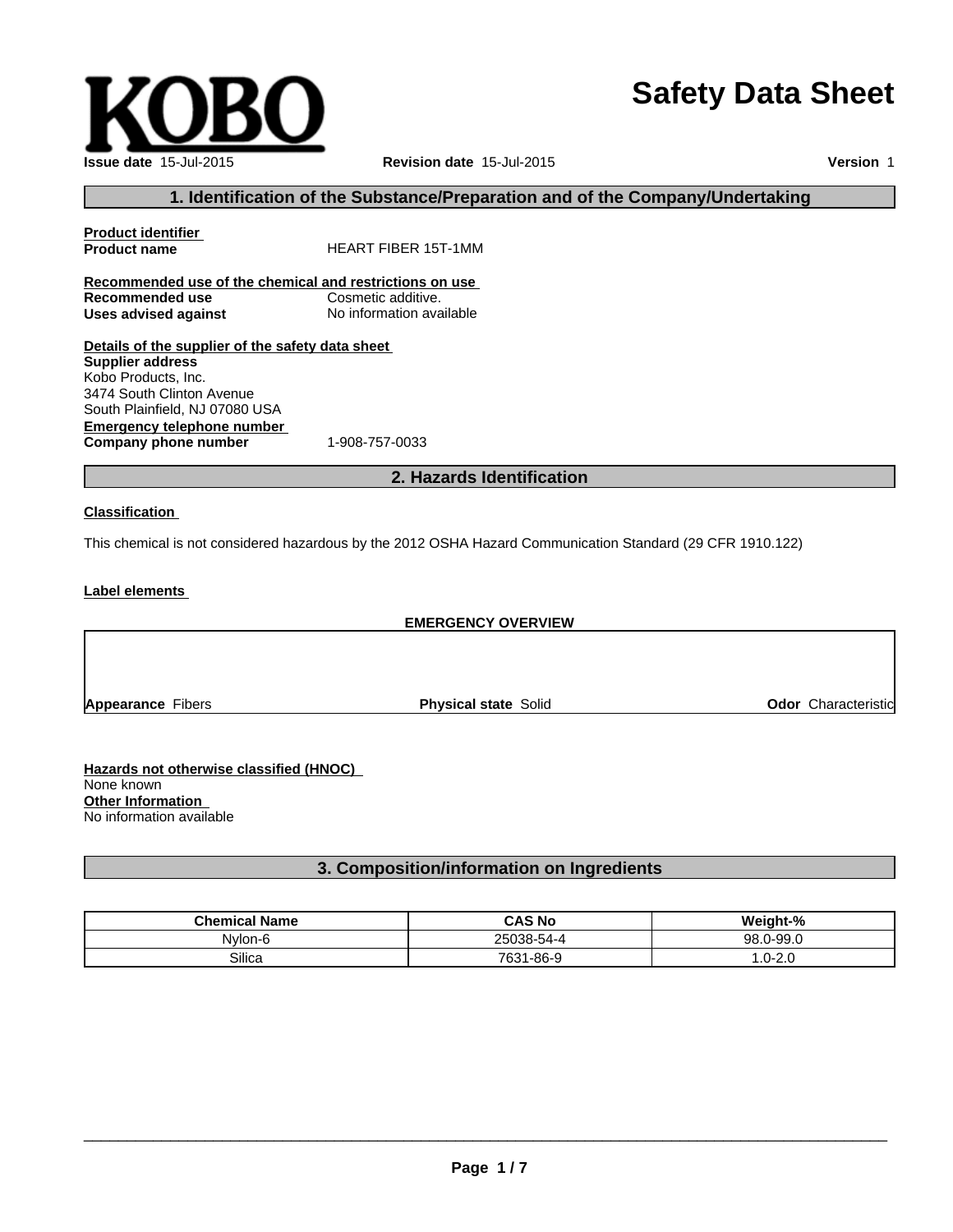## **4. First aid measures**

 $\overline{\phantom{a}}$  ,  $\overline{\phantom{a}}$  ,  $\overline{\phantom{a}}$  ,  $\overline{\phantom{a}}$  ,  $\overline{\phantom{a}}$  ,  $\overline{\phantom{a}}$  ,  $\overline{\phantom{a}}$  ,  $\overline{\phantom{a}}$  ,  $\overline{\phantom{a}}$  ,  $\overline{\phantom{a}}$  ,  $\overline{\phantom{a}}$  ,  $\overline{\phantom{a}}$  ,  $\overline{\phantom{a}}$  ,  $\overline{\phantom{a}}$  ,  $\overline{\phantom{a}}$  ,  $\overline{\phantom{a}}$ 

#### **First aid measures**

| <b>General advice</b>                                       | If symptoms persist, call a physician.                                                                                             |
|-------------------------------------------------------------|------------------------------------------------------------------------------------------------------------------------------------|
| Eye contact                                                 | Rinse immediately with plenty of water, also under the eyelids, for at least 15 minutes. If<br>symptoms persist, call a physician. |
| <b>Skin contact</b>                                         | Wash off immediately with soap and plenty of water while removing all contaminated<br>clothes and shoes.                           |
| <b>Inhalation</b>                                           | Remove to fresh air. If breathing is irregular or stopped, administer artificial respiration.                                      |
| Ingestion                                                   | If swallowed, do not induce vomiting: seek medical advice immediately and show this<br>container or label.                         |
| Self-protection of the first aider                          | Use personal protective equipment as required.                                                                                     |
| Most important symptoms and effects, both acute and delayed |                                                                                                                                    |
| <b>Symptoms</b>                                             | No known effects under normal use conditions.                                                                                      |
|                                                             | Indication of any immediate medical attention and special treatment needed                                                         |
| Note to physicians                                          | Effects of exposure (inhalation, ingestion or skin contact) to substance may be delayed.                                           |
|                                                             |                                                                                                                                    |

## **5. Fire-fighting measures**

#### **Suitable extinguishing media**

Use extinguishing measures that are appropriate to local circumstances and the surrounding environment.

#### **Unsuitable extinguishing media** No information available.

## **Specific hazards arising from the chemical**

None in particular.

#### **Explosion data Sensitivity to mechanical impact** None. **Sensitivity to static discharge** None.

#### **Protective equipment and precautions for firefighters**

Use personal protective equipment as required.

#### **6. Accidental release measures**

#### **Personal precautions, protective equipment and emergency procedures**

| <b>Personal precautions</b>                          | Use personal protective equipment as required. Avoid contact with eyes. Wash thoroughly<br>after handling. |
|------------------------------------------------------|------------------------------------------------------------------------------------------------------------|
| For emergency responders                             | Use personal protective equipment as required.                                                             |
| <b>Environmental precautions</b>                     | Collect spillage. Do not allow into any sewer, on the ground or into any body of water.                    |
| Methods and material for containment and cleaning up |                                                                                                            |
| <b>Methods for containment</b>                       | Prevent further leakage or spillage if safe to do so.                                                      |
| Methods for cleaning up                              | Sweep up and shovel into suitable containers for disposal.                                                 |
| Prevention of secondary hazards                      | Clean contaminated objects and areas thoroughly observing environmental regulations.                       |
|                                                      |                                                                                                            |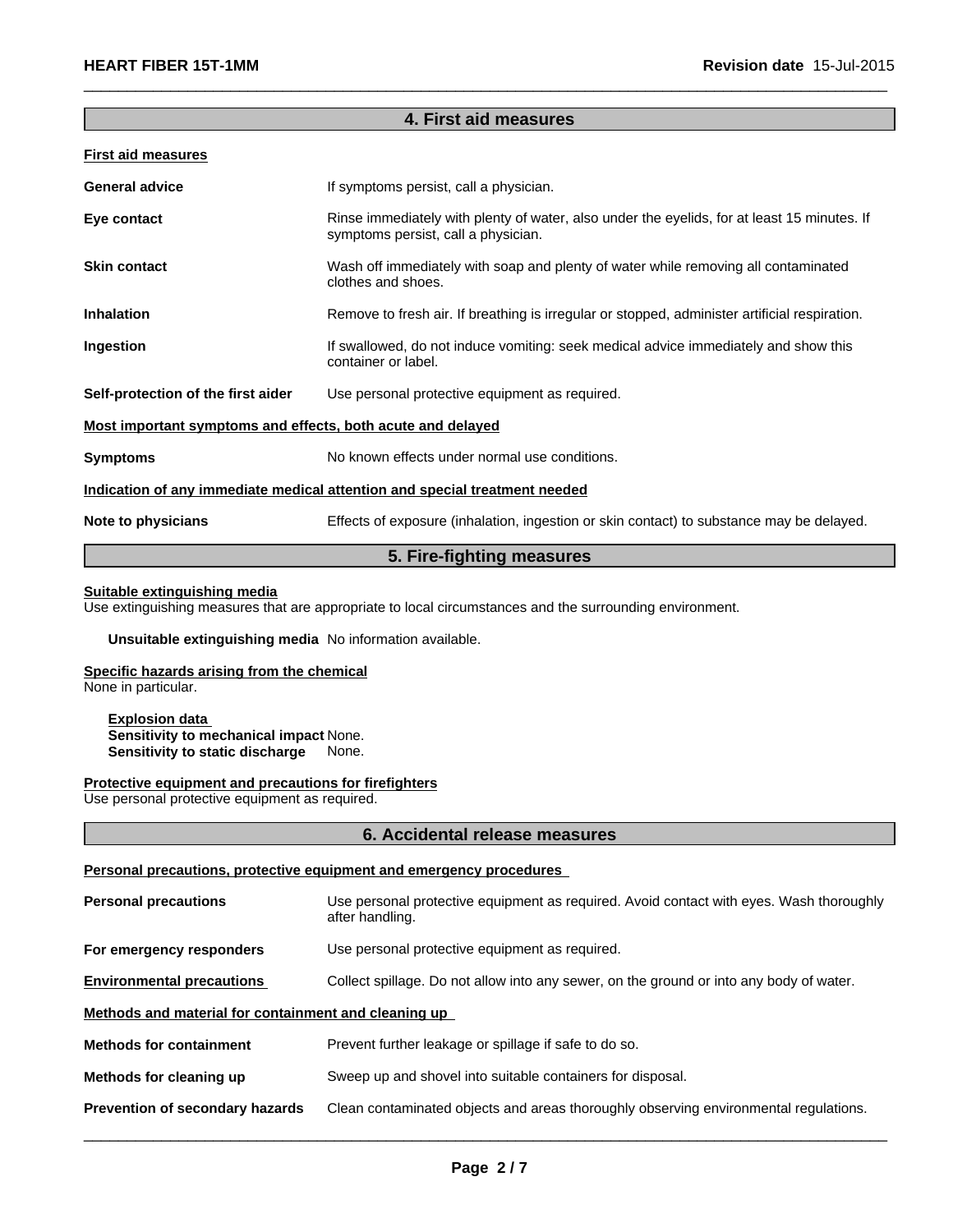|                                                              | 7. Handling and Storage                                                                                              |  |  |
|--------------------------------------------------------------|----------------------------------------------------------------------------------------------------------------------|--|--|
| <b>Precautions for safe handling</b>                         |                                                                                                                      |  |  |
| Advice on safe handling                                      | Use personal protective equipment as required. Use only in well-ventilated areas. Wash<br>thoroughly after handling. |  |  |
| Conditions for safe storage, including any incompatibilities |                                                                                                                      |  |  |
| <b>Storage conditions</b>                                    | Keep container tightly closed in a dry and well-ventilated place. Store at ambient conditions.                       |  |  |
| Incompatible materials                                       | Strong oxidizing agents. Strong acids. Alkalies.                                                                     |  |  |
|                                                              |                                                                                                                      |  |  |

 $\_$  ,  $\_$  ,  $\_$  ,  $\_$  ,  $\_$  ,  $\_$  ,  $\_$  ,  $\_$  ,  $\_$  ,  $\_$  ,  $\_$  ,  $\_$  ,  $\_$  ,  $\_$  ,  $\_$  ,  $\_$  ,  $\_$  ,  $\_$  ,  $\_$  ,  $\_$  ,  $\_$  ,  $\_$  ,  $\_$  ,  $\_$  ,  $\_$  ,  $\_$  ,  $\_$  ,  $\_$  ,  $\_$  ,  $\_$  ,  $\_$  ,  $\_$  ,  $\_$  ,  $\_$  ,  $\_$  ,  $\_$  ,  $\_$  ,

# **8. Exposure Controls/Personal Protection**

#### **Control parameters**

## **Exposure guidelines**

| <b>Chemical Name</b> | <b>ACGIH TLV</b> | <b>OSHA PEL</b>                                       | <b>NIOSH IDLH</b>          |
|----------------------|------------------|-------------------------------------------------------|----------------------------|
| Silica               |                  | TWA: 20 mppcf                                         | IDLI<br>: 3000 ma/m $^3$   |
| 7631-86-9            |                  | . (80)/(% SiO2) ma/m <sup>3</sup><br><sup>3</sup> TWA | $TWA: 6$ ma/m <sup>3</sup> |

# **Appropriate engineering controls**

| <b>Engineering controls</b>    | Ensure adequate ventilation, especially in confined areas.                |
|--------------------------------|---------------------------------------------------------------------------|
|                                | Individual protection measures, such as personal protective equipment     |
| <b>Eye/face protection</b>     | Wear safety glasses with side shields (or goggles).                       |
| Skin and body protection       | Wear protective gloves and protective clothing.                           |
| <b>Respiratory protection</b>  | In case of insufficient ventilation, wear suitable respiratory equipment. |
| General hygiene considerations | Handle in accordance with good industrial hygiene and safety practice.    |

# **9. Physical and Chemical Properties**

# **Information on basic physical and chemical properties**

| <b>Physical state</b>            | Solid              |                          |                          |
|----------------------------------|--------------------|--------------------------|--------------------------|
| Appearance                       | Fibers             | Odor                     | Characteristic           |
| <b>Color</b>                     | White              | <b>Odor threshold</b>    | No information available |
| <b>Property</b>                  | Values             | <b>Remarks</b> •         |                          |
| рH                               |                    | No information available |                          |
| Melting point/freezing point     |                    | No information available |                          |
| Boiling point / boiling range    |                    | No information available |                          |
| <b>Flash point</b>               |                    | No information available |                          |
| <b>Evaporation rate</b>          |                    | No information available |                          |
| Flammability (solid, gas)        |                    | No information available |                          |
| <b>Flammability limit in air</b> |                    |                          |                          |
| <b>Upper flammability limit</b>  |                    | No information available |                          |
| Lower flammability limit         |                    | No information available |                          |
| Vapor pressure                   |                    | No information available |                          |
| Vapor density                    |                    | No information available |                          |
| <b>Specific gravity</b>          |                    | No information available |                          |
| <b>Water solubility</b>          | Insoluble in water |                          |                          |
| Solubility in other solvents     |                    | No information available |                          |
| <b>Partition coefficient</b>     |                    | No information available |                          |
|                                  |                    |                          |                          |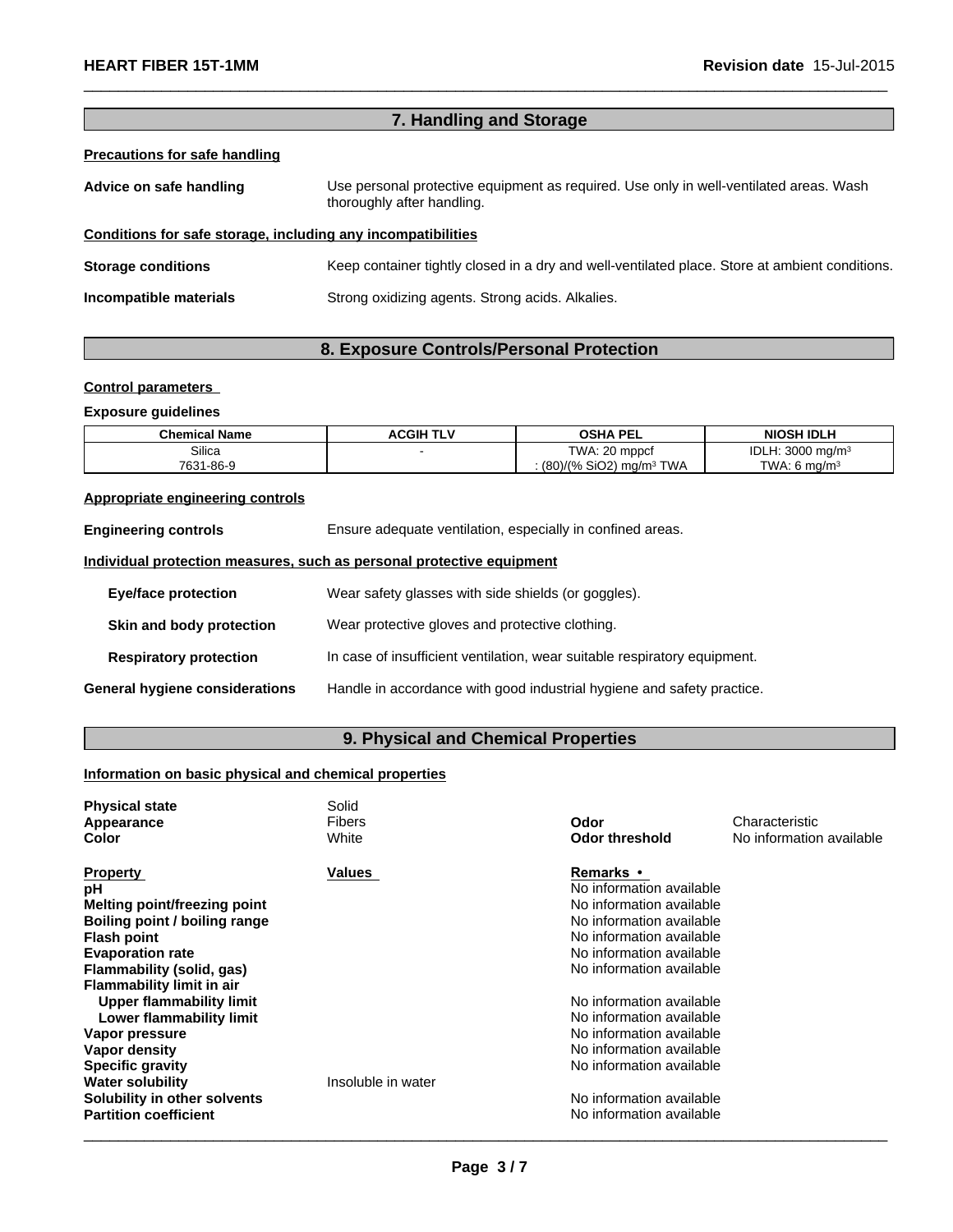**Dynamic viscosity Decomposition temperature Oxidizing properties Autoignition temperature**

**Other Information Softening point<br>Molecular weight** 

**Molecular weight** No information available<br> **VOC content (%)** No information available **VOC content (%)** No information available<br>
Density No information available **Density Density Density No information available Bulk density No information available No information available** 

No information available No information available **Explosive properties** No information available No information available No information available **No information available** 

 $\_$  ,  $\_$  ,  $\_$  ,  $\_$  ,  $\_$  ,  $\_$  ,  $\_$  ,  $\_$  ,  $\_$  ,  $\_$  ,  $\_$  ,  $\_$  ,  $\_$  ,  $\_$  ,  $\_$  ,  $\_$  ,  $\_$  ,  $\_$  ,  $\_$  ,  $\_$  ,  $\_$  ,  $\_$  ,  $\_$  ,  $\_$  ,  $\_$  ,  $\_$  ,  $\_$  ,  $\_$  ,  $\_$  ,  $\_$  ,  $\_$  ,  $\_$  ,  $\_$  ,  $\_$  ,  $\_$  ,  $\_$  ,  $\_$  ,

# **10. Stability and Reactivity**

**Reactivity**  No data available

#### **Chemical stability** Stable under normal conditions.

## **Possibility of hazardous reactions**

None under normal processing.

#### **Hazardous polymerization** Hazardous polymerization does not occur.

# **Conditions to avoid**

None known.

#### **Incompatible materials**

Strong oxidizing agents. Strong acids. Alkalies.

#### **Hazardous decomposition products**

Carbon oxides. Ammonia.

## **11. Toxicological Information**

#### **Information on likely routes of exposure**

#### **Product information**

| <b>Inhalation</b>   | No data available. |
|---------------------|--------------------|
| Eye contact         | No data available. |
| <b>Skin contact</b> | No data available. |
| Ingestion           | No data available. |

#### **Component information**

| <b>Chemical Name</b> | Oral LD50         | <b>Dermal LD50</b>   | <b>Inhalation LC50</b>     |
|----------------------|-------------------|----------------------|----------------------------|
| Silica               | Rat<br>5000 mg/kg | Rabbit<br>2000 mg/kg | Rat)<br>$2.2 \text{ mq/L}$ |
| 7631-86-9            |                   |                      |                            |

#### **Information on toxicological effects**

**Symptoms** No information available.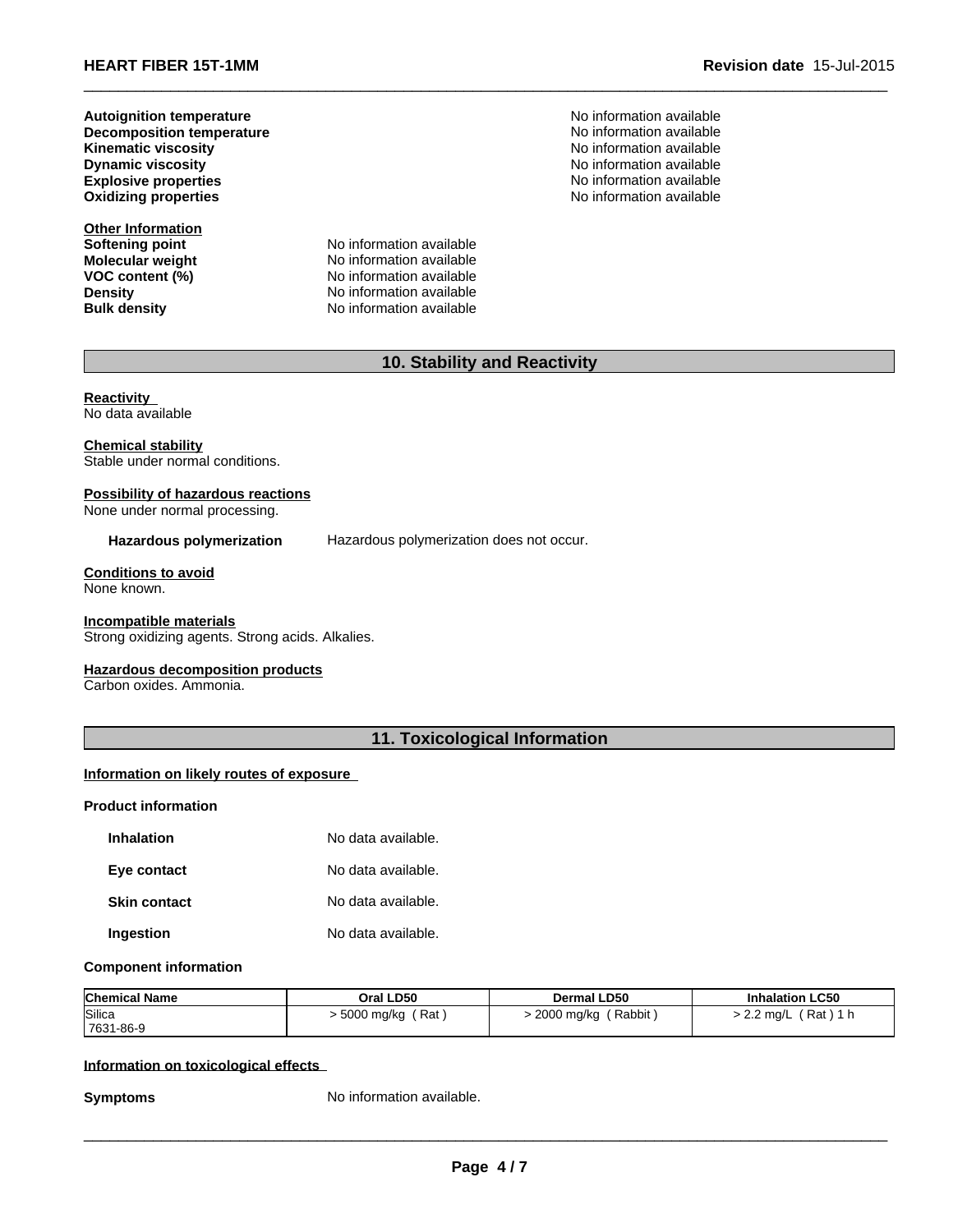#### **Delayed and immediate effects as well as chronic effects from short and long-term exposure**

| <b>Skin corrosion/irritation</b>  | No information available.                                                                 |
|-----------------------------------|-------------------------------------------------------------------------------------------|
| Serious eye damage/eye irritation | No information available.                                                                 |
| <b>Irritation</b>                 | No information available.                                                                 |
| <b>Corrosivity</b>                | No information available.                                                                 |
| <b>Sensitization</b>              | No information available.                                                                 |
| <b>Germ cell mutagenicity</b>     | No information available.                                                                 |
| Carcinogenicity                   | This product does not contain any carcinogens or potential carcinogens as listed by OSHA, |
|                                   | IARC or NTP.                                                                              |
| <b>Reproductive toxicity</b>      | No information available.                                                                 |
| <b>STOT - single exposure</b>     | No information available.                                                                 |
| <b>STOT - repeated exposure</b>   | No information available.                                                                 |
| <b>Aspiration hazard</b>          | No information available.                                                                 |

 $\_$  ,  $\_$  ,  $\_$  ,  $\_$  ,  $\_$  ,  $\_$  ,  $\_$  ,  $\_$  ,  $\_$  ,  $\_$  ,  $\_$  ,  $\_$  ,  $\_$  ,  $\_$  ,  $\_$  ,  $\_$  ,  $\_$  ,  $\_$  ,  $\_$  ,  $\_$  ,  $\_$  ,  $\_$  ,  $\_$  ,  $\_$  ,  $\_$  ,  $\_$  ,  $\_$  ,  $\_$  ,  $\_$  ,  $\_$  ,  $\_$  ,  $\_$  ,  $\_$  ,  $\_$  ,  $\_$  ,  $\_$  ,  $\_$  ,

# **12. Ecological Information**

#### **Ecotoxicity**

| <b>Chemical Name</b> | Algae/aguatic plants             | Fish                                              | Toxicitv to<br><b>Microorganisms</b> | Crustacea                                  |
|----------------------|----------------------------------|---------------------------------------------------|--------------------------------------|--------------------------------------------|
| Silica<br>7631-86-9  | 440: 72 h<br>Pseudokirchneriella | 5000: 96 h Brachydanio reriol<br>mg/L LC50 static |                                      | 7600: 48 h Ceriodaphnia<br>dubia mg/L EC50 |
|                      | subcapitata mg/L EC50            |                                                   |                                      |                                            |

#### **Persistence and degradability**

No information available.

#### **Bioaccumulation**

No information available.

**Other adverse effects** No information available

# **13. Disposal Considerations**

#### **Waste treatment methods**

| Disposal of wastes     | Disposal should be in accordance with applicable regional, national and local laws and<br>regulations. |
|------------------------|--------------------------------------------------------------------------------------------------------|
| Contaminated packaging | Disposal should be in accordance with applicable regional, national and local laws and<br>regulations. |

# **14. Transport Information**

| DOT         | Not regulated |
|-------------|---------------|
| ICAO (air)  | Not regulated |
| <b>IATA</b> | Not regulated |
| <b>IMDG</b> | Not regulated |
| <b>RID</b>  | Not regulated |
| <b>ADR</b>  | Not regulated |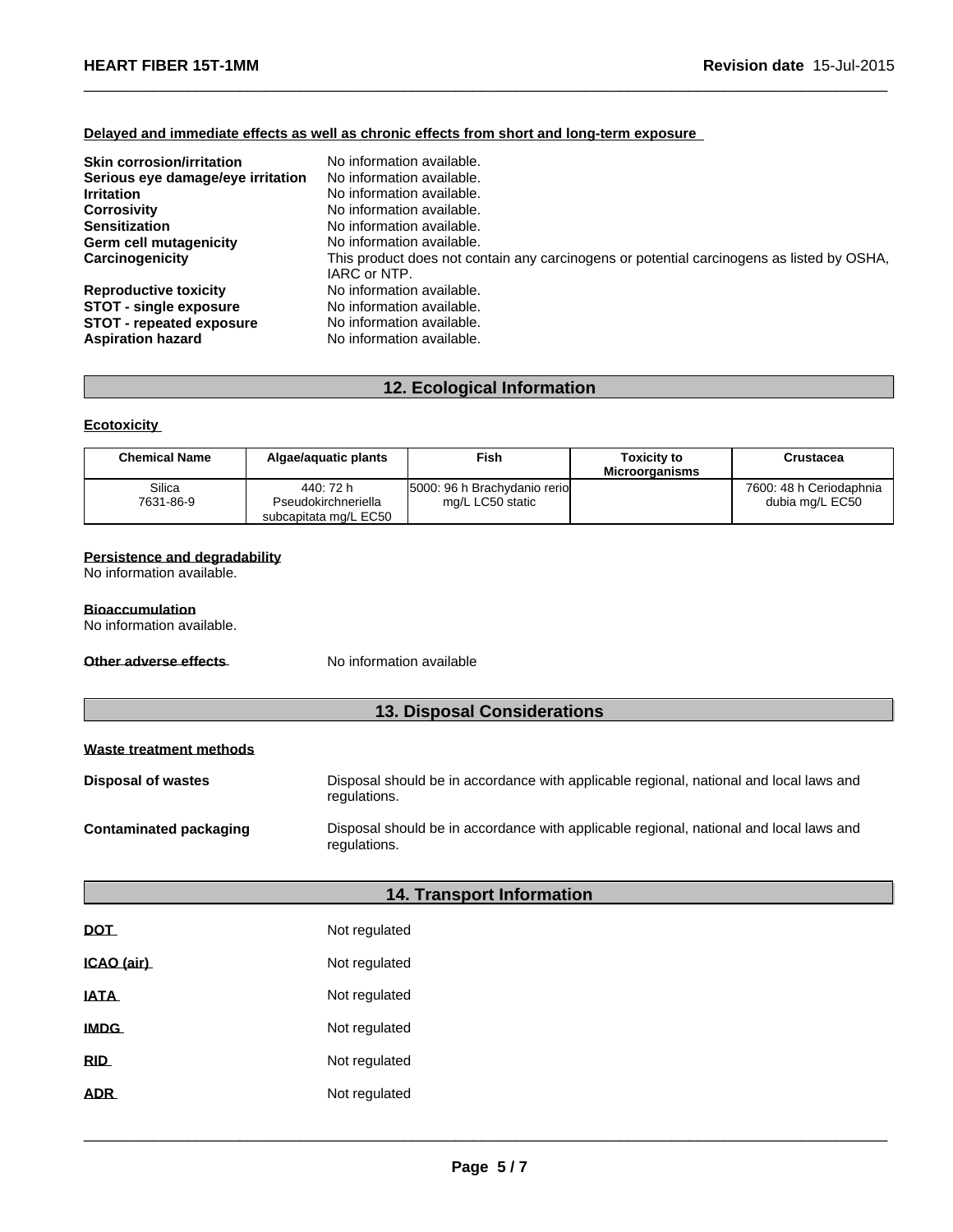# **15. Regulatory information**

 $\_$  ,  $\_$  ,  $\_$  ,  $\_$  ,  $\_$  ,  $\_$  ,  $\_$  ,  $\_$  ,  $\_$  ,  $\_$  ,  $\_$  ,  $\_$  ,  $\_$  ,  $\_$  ,  $\_$  ,  $\_$  ,  $\_$  ,  $\_$  ,  $\_$  ,  $\_$  ,  $\_$  ,  $\_$  ,  $\_$  ,  $\_$  ,  $\_$  ,  $\_$  ,  $\_$  ,  $\_$  ,  $\_$  ,  $\_$  ,  $\_$  ,  $\_$  ,  $\_$  ,  $\_$  ,  $\_$  ,  $\_$  ,  $\_$  ,

| <b>International inventories</b> |          |
|----------------------------------|----------|
| TSCA                             | Complies |
| <b>DSL/NDSL</b>                  | Complies |
| <b>EINECS/ELINCS</b>             | Complies |
| ENCS                             | Complies |
| <b>IECSC</b>                     | Complies |
| KECL                             | Complies |
| PICCS                            | Complies |
| AICS                             | Complies |
|                                  |          |

**Legend:** 

**TSCA** - United States Toxic Substances Control Act Section 8(b) Inventory

**DSL/NDSL** - Canadian Domestic Substances List/Non-Domestic Substances List

**EINECS/ELINCS** - European Inventory of Existing Chemical Substances/European List of Notified Chemical Substances

**ENCS** - Japan Existing and New Chemical Substances

**IECSC** - China Inventory of Existing Chemical Substances

**KECL** - Korean Existing and Evaluated Chemical Substances

**PICCS** - Philippines Inventory of Chemicals and Chemical Substances

**AICS** - Australian Inventory of Chemical Substances

#### **US Federal Regulations**

#### **SARA 313**

Section 313 of Title III of the Superfund Amendments and Reauthorization Act of 1986 (SARA). This product does not contain any chemicals which are subject to the reporting requirements of the Act and Title 40 of the Code of Federal Regulations, Part 372

#### **SARA 311/312 Hazard Categories**

| <b>Acute Health Hazard</b>        | N٥ |  |
|-----------------------------------|----|--|
| <b>Chronic Health Hazard</b>      | N٥ |  |
| Fire Hazard                       | N٥ |  |
| Sudden release of pressure hazard | N٥ |  |
| <b>Reactive Hazard</b>            | N٥ |  |

#### **CWA (Clean Water Act)**

This product does not contain any substances regulated as pollutants pursuant to the Clean Water Act (40 CFR 122.21 and 40 CFR 122.42)

#### **CERCLA**

This material, as supplied, does not contain any substances regulated as hazardous substances under the Comprehensive Environmental Response Compensation and Liability Act (CERCLA) (40 CFR 302) or the Superfund Amendments and Reauthorization Act (SARA) (40 CFR 355). There may be specific reporting requirements at the local, regional, or state level pertaining to releases of this material

#### **US State Regulations**

#### **California Proposition 65**

This product does not contain any Proposition 65 chemicals

#### **U.S. State Right-to-Know Regulations**

This product does not contain any substances regulated by state right-to-know regulations